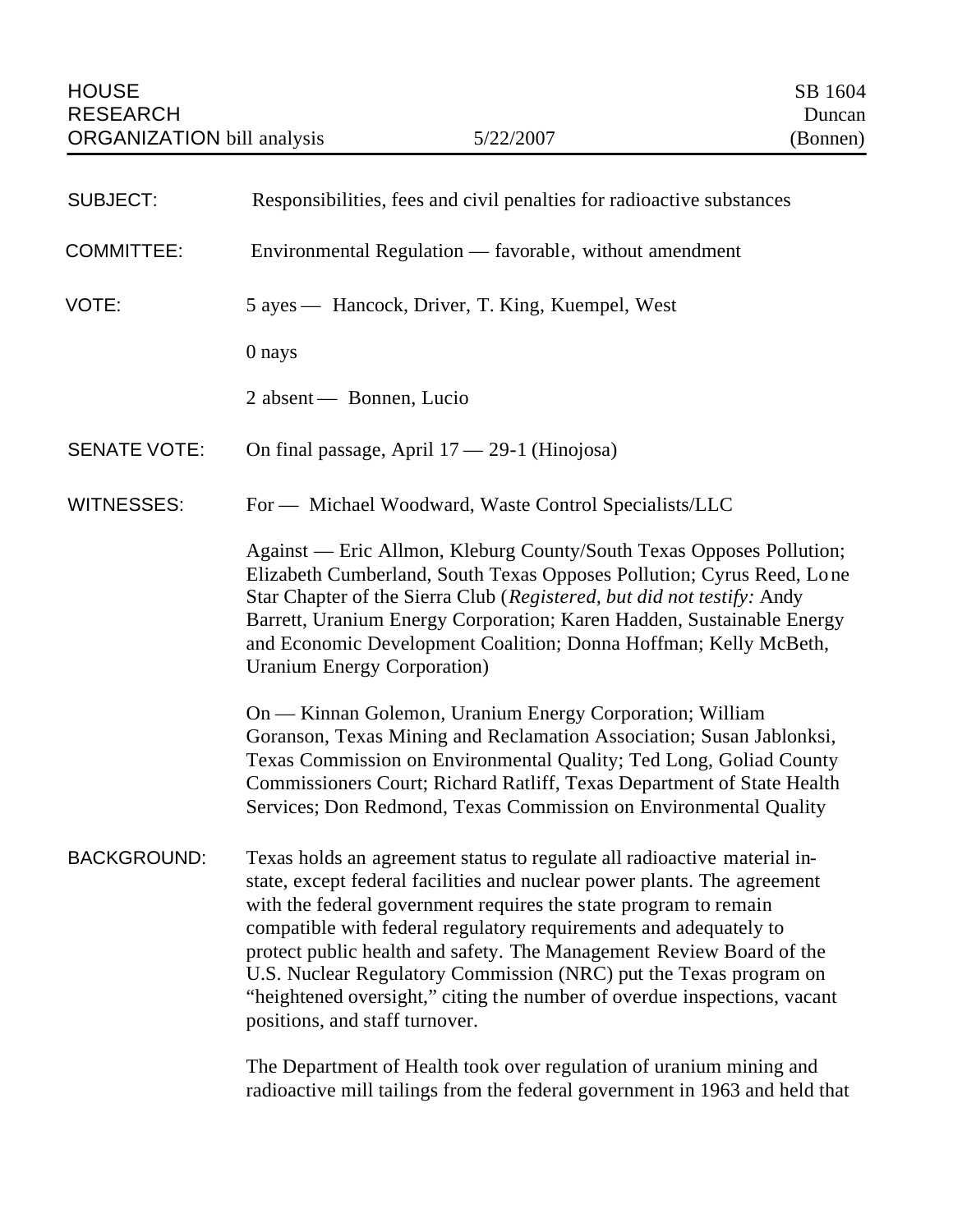duty until it was transferred to the Texas Natural Resource Conservation Commission (TNRCC) in 1993, when that agency was created as the state's comprehensive environmental protection agency. Tailings are the dirt that remains radioactive following mining for naturally occurring radioactive materials. In 1997, the 75th Legislature enacted SB 1857 by Brown, which returned this duty to the Department of Health. It became a duty of the Department of State Health Services (DSHS) under the reorganization of Texas health and human services agencies in 2003.

In addition to regulating uranium mining and radioactive mill tailings, DSHS regulates two companies that process low-level waste from other entities. DSHS also regulates an additional 1,600 radioactive material licenses involved in health processes.

HB 1567 by West, enacted by the 78th Legislature in 2003, authorizes the Texas Commission on Environmental Quality (TCEQ), formerly TNRCC, to license one private, low-level radioactive waste disposal facility. Waste Control Specialists (WCS) is the onl y private company seeking this license from TCEQ to dispose of low-level radioactive waste in Andrews County. Current state regulation gives the authority to regulate the disposal of low-level radioactive waste to TCEQ and the authority to regulate processing and storage of the waste to DSHS.

To perform in situ uranium mining, meaning to drill a well to remove uranium, a business first must obtain a general permit pertaining to the overall mining activities performed in a production authorization area (PAA). Followi ng approval for the production authorization area, an additional permit is needed for each well, whether used for uranium mining or for waste injection.

DIGEST: SB 1604 would establish a state fee on radioactive substances and requirements for area permits and production area authorization in uranium mining. Responsibility designated to certain state agencies over radioactive substances would be modified, and TCEQ would gain jurisdiction to regulate and license the following:

- processing or storage of low-level radioactive waste or naturally occurring radioactive material waste as received, except oil and gas NORM;
- recovery or processing of source material;
- processing of a by-product material, including a radioactive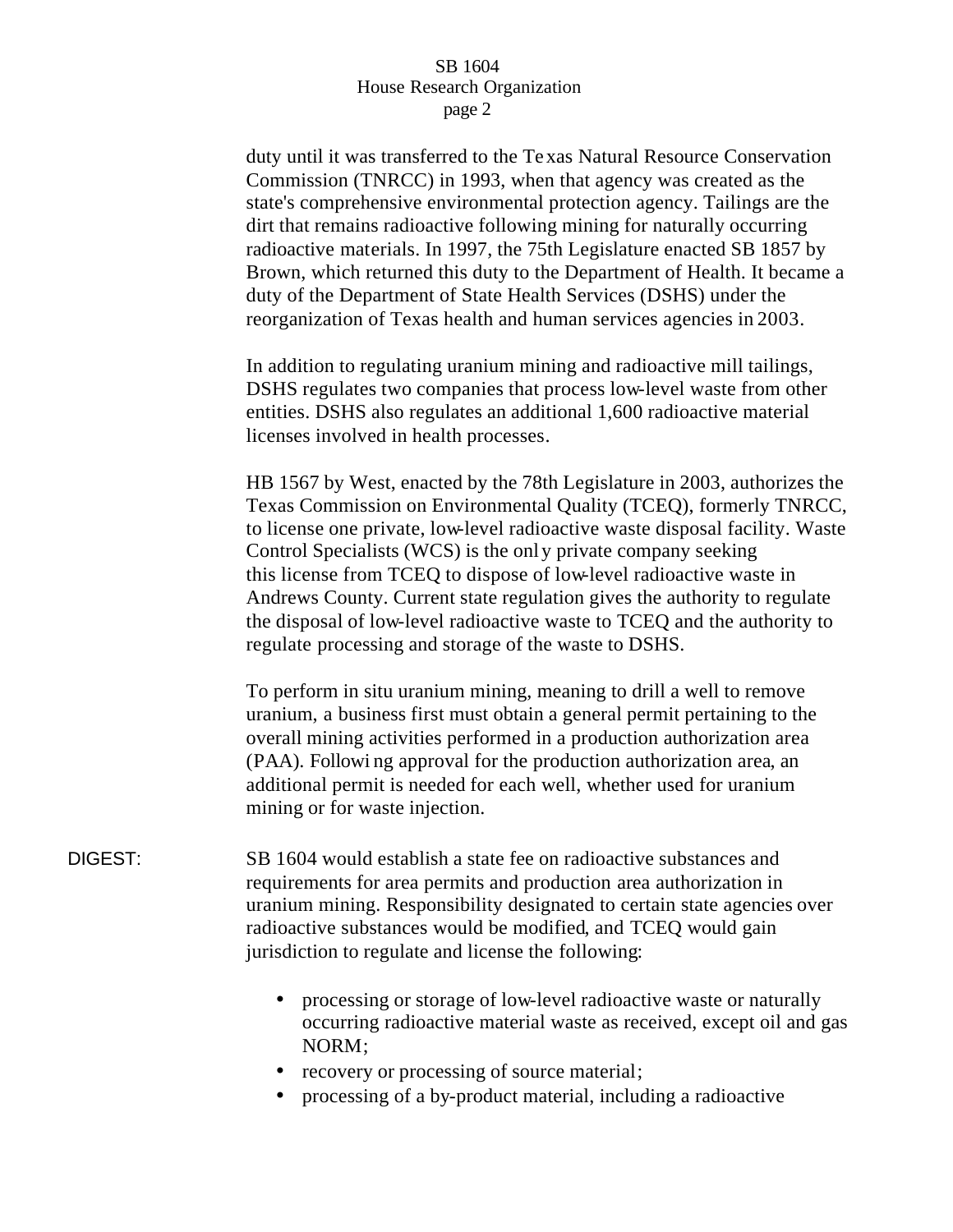material or a tailing or waste produced from the extraction of uranium or thorium from ore; and

• disposal sites for low-level radioactive waste, by-product material, or naturally occurring radioactive material waste

**State fee on radioactive substances.** A holder of a license for the disposal of a radioactive substance, as issued by TCEQ, would be required to remit an amount equal to 10 percent of the license holder's gross receipts from disposal operations. Specifically, 5 percent of the gross receipts would be deposited to the general revenue fund and 5 percent would be remitted to the host county. The fee would not apply to compact waste, federal facility waste, or industrial solid waste. TCEQ could audit a license holder's financial records and other information to ensure sufficient payment of this fee.

## **Area permit and production area authorization for uranium mining.**

The commission could issue a permit authorizing the construction and operation of two or more similar injection wells in a specific area for uranium mining. An area permit would be subject to public notice requirements and contested case hearings. The permit would authorize injection for uranium recovery for a period of 10 years. Expiration of authority would not relieve the permit holder from obligations to restore groundwater and plug and abandon wells according to requirements and rules.

An authorization to conduct mining and restoration activities in production areas within permit boundaries would be issued to the holder of an area permit for uranium mining. TCEQ would establish relevant rules and requirements for this production area. An application for an authorization submitted after September 1, 2007 would not be subject to a contested case hearing or other hearing requirements. An application to amend a restoration table value would be subject to the public notice requirements and contested case hearings.

**Shared duties.** Current provisions on licensing and registration fees that apply to DSHS also would apply to TCEQ. These agencies would be able to collect a fee for each license and registration issued. Stipulations on fee collection would apply to both the commission and the department. Both TCEQ and DSHS would assess and collect additional fees from the applicant to recover costs incurred for administrative review, technical review and application hearings.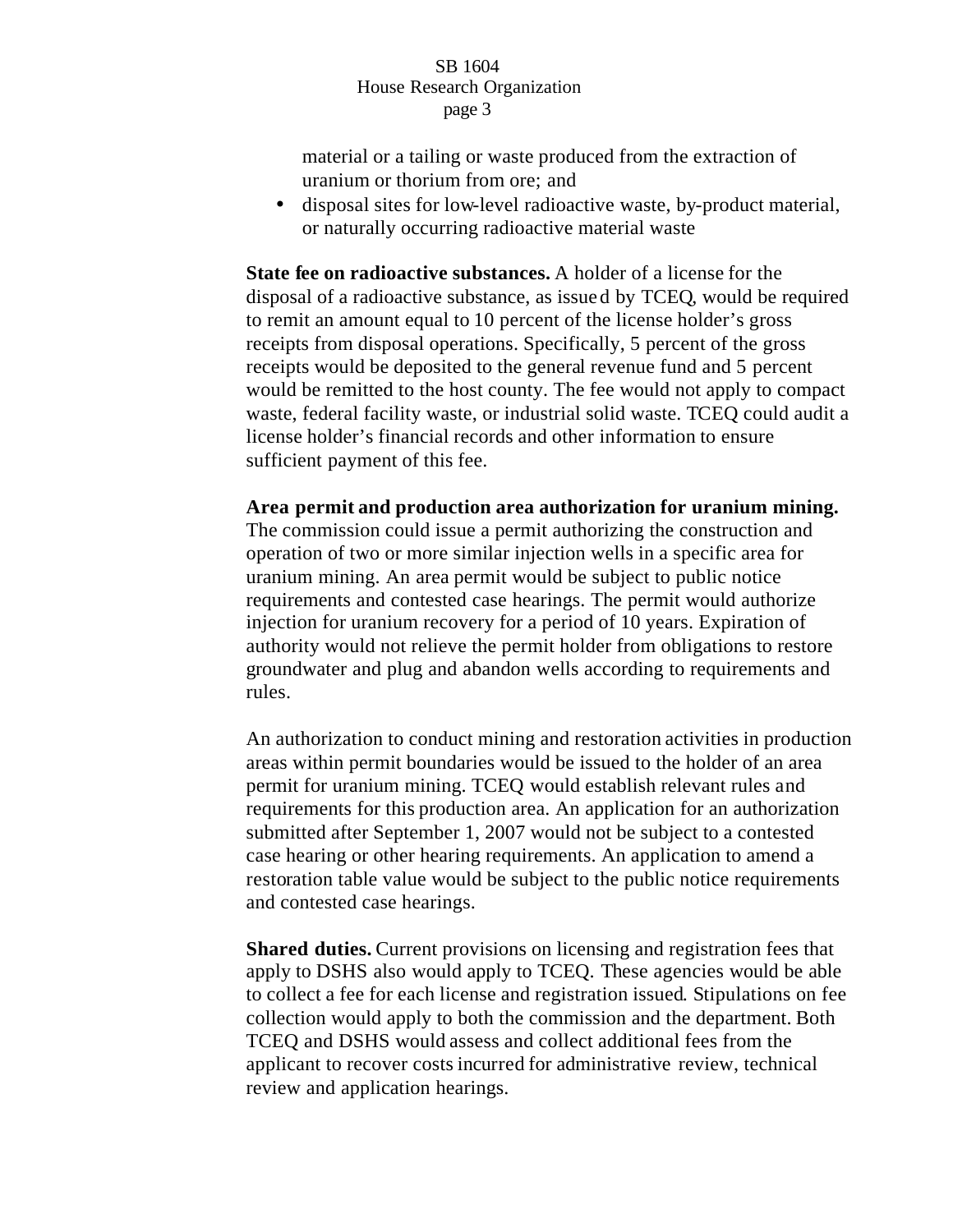TCEQ would gain other duties that currently only apply to DSHS. Both agencies would be authorized to use money in the perpetual care account to pay for certain measures and provide for the closure, decommissioning, reclamation, surveillance, or other care of a site under either agency's jurisdiction. With the existence of a perpetual care account, neither the department nor the commission would be liable for actions involving certain unlawful activities with radioactive substances. Also, TCEQ and DSHS would both be permitted to seek reimbursement from the perpetual care account to remedy radioactive substance spills or contamination resulting from certain violations.

TCEQ, HHSC and the Railroad Commission would adopt memoranda of understanding defining their duties under the bill. TCEQ would officially be the state agency in charge of licensing and regulating radioactive waste storage, processing, and disposal not preemptively regulated by the federal government. Acting through a designated department, HHSC would be in charge of regulating radioactive waste activities not preemptively regulated by the federal government.

The commission, like HHSC, would be authorized to exempt a source of radiation or a type of use or user from certain licensing or registration requirements. The exemption would be permitted on the condition that the exemption did not pose a risk to public health and the environment.

**Transfer of jurisdiction to TCEQ.** The bill would consolidate processes pertaining to uranium mining and radioactive waste under TCEQ, thereby transferring authority from HHSC and DSHS. Health and Safety Code, sec. 401 certain provisions on radioactive materials and other sources of radiation would be amended to reflect the modifications in authority.

TCEQ would become the sole authority to do the following:

- adopt rules for the issuance of licenses for new sites for radioactive substance processing and disposal;
- issue a separate commercial storage and processing license for an applicant with a license for the disposal of radioactive substances;
- accept and evaluate security presented by license applicants to demonstrate financial qualifications before issuing or renewing a license;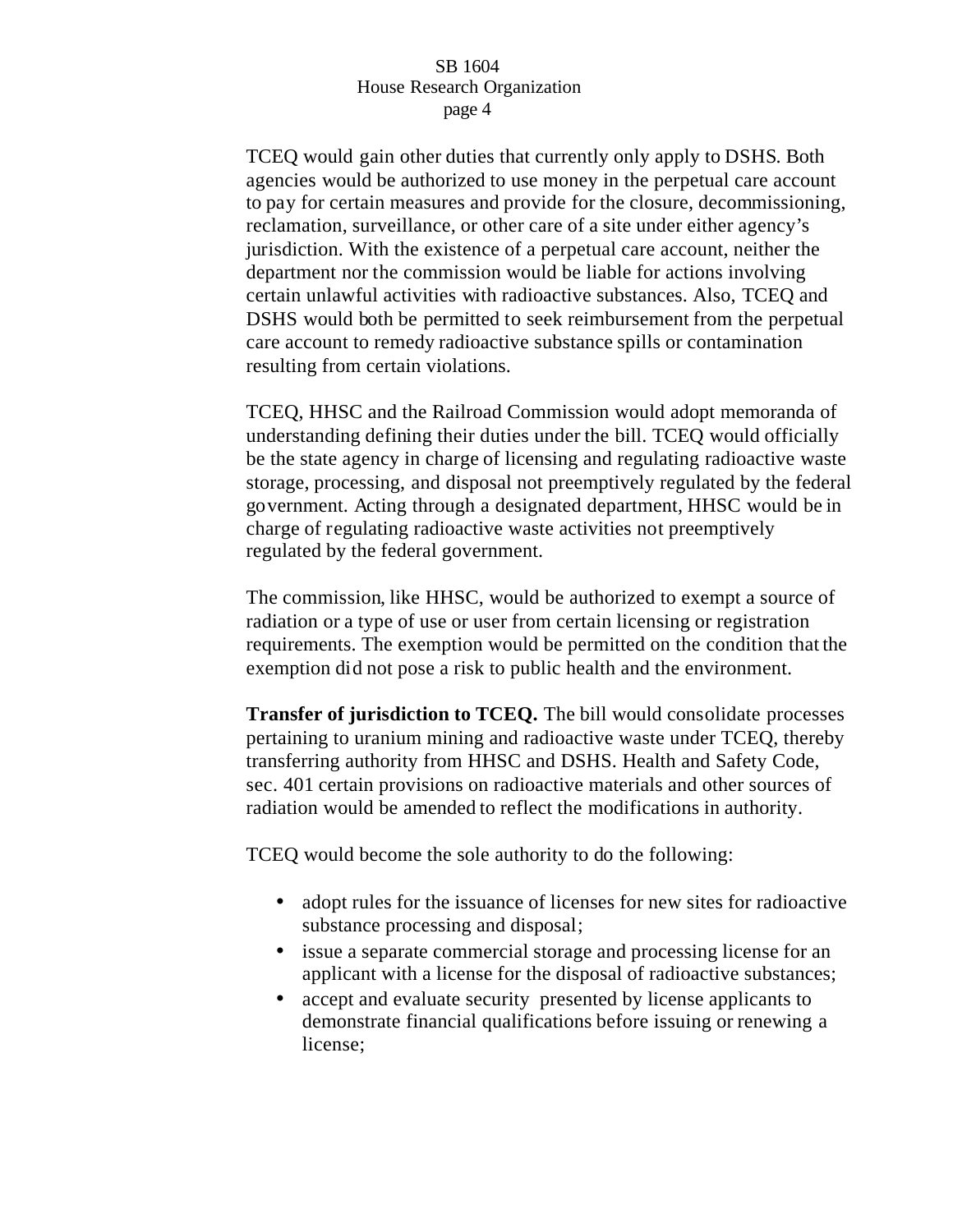- consider certain factors and provide specific criteria when granting a license for the processing or disposal of low-level radioactive waste;
- hold a public hearing before granting or renewing a license for lowlevel radioactive waste processing and disposal;
- issue a public notice of the hearing, mail a written notice to the owner of a property adjacent to the proposed site, prepare a written analysis on the environmental effect of the proposed activity;
- prohibit major construction on licensed activities in the processing and disposal of low-level radioactive waste;
- grant, deny, renew, revoke, suspend, or withdraw a license for the processing and disposal of low-level radioactive waste;
- assure that processing and disposal sites were closed and byproduct materials were disposed of according to federal guidelines;
- grant, deny, renew, revoke, suspend, or withdraw a license for source material recovery and for storage, processing or disposal of by-product material;
- prepare a written environmental analysis when issuing, renewing or amending a license to process materials that produce by-product materials and make this information available for public comment and provide a public hearing when necessary;
- prescribe conditions for an activity resulting in the production of a by-product material when issuing, renewing or amending a radioactive substances license;
- require the transference of land to the federal government or state before termination of a license for the disposal of by-product material;
- acquire and sell certain by-product materials and sites;
- undertake certain monitoring, maintenance, and emergency measures; and
- require an action to correct or remove a threat posed by by-product material to the public health or environment and use security provided by the license holder to pay the cost of such actions

The bill would set certain provisions for the transfer of relevant powers, obligations, and funding.

The bill would take immediate effect if finally passed by a two-thirds record vote of the membership of each house. Otherwise, it would take effect September 1, 2007.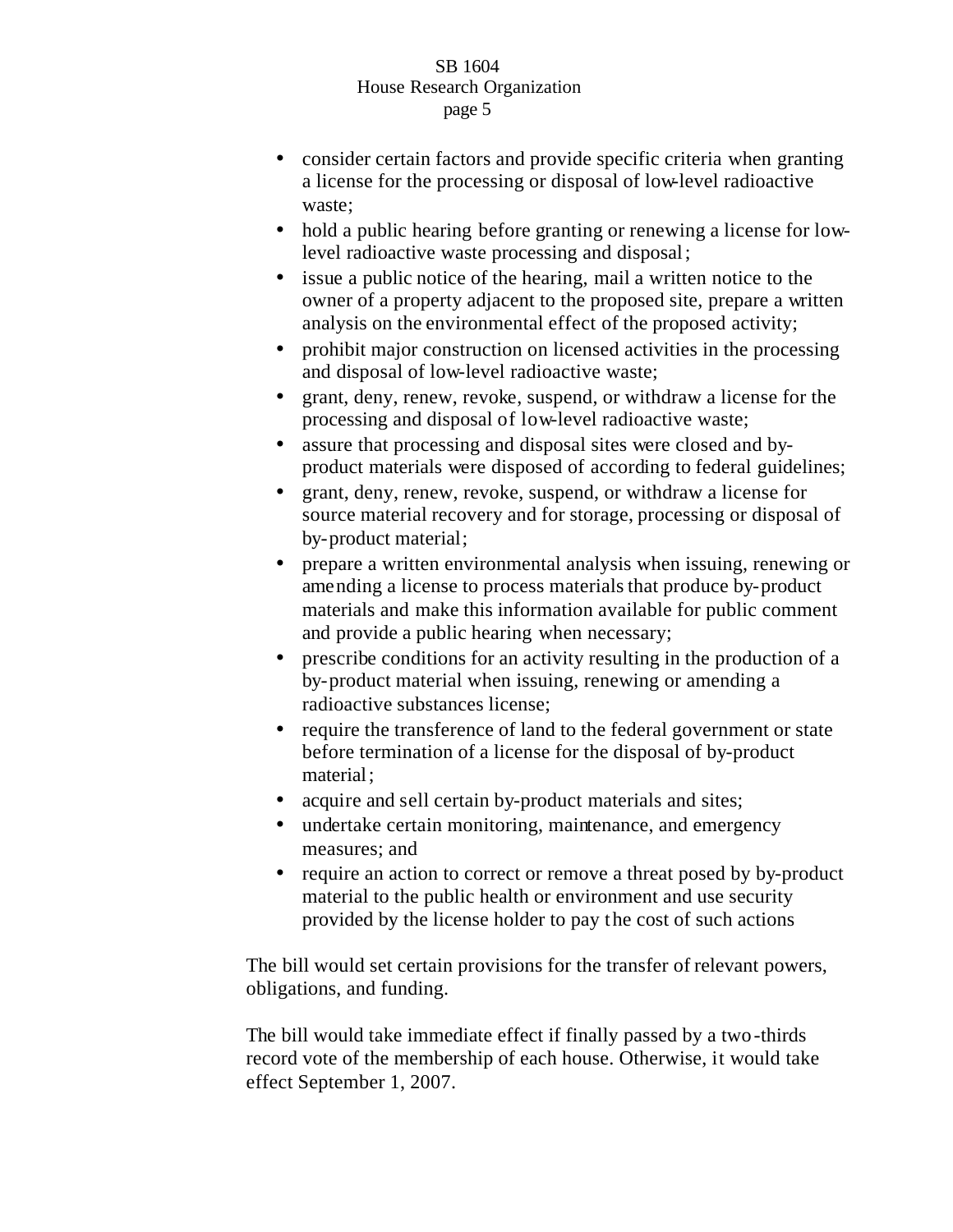SUPPORTERS SAY: **Transfer of jurisdiction to TCEQ.** One agency should be in charge of radioactive waste storage and disposal. It makes more sense for one agency to oversee the process. TCEQ is the expert in disposal and environmental concerns because these functions are part of the agency mission. The commission has more than 100 engineers and geologists with the unique skills to understand disposal processes and environmental impact. The transfer of jurisdiction to TCEQ would provide for a more holistic regulatory approach, as TCEQ would be equipped to address the disposal, geological, engineering, and radioactive aspects of the process. Also, it would improve consistency in state regulation of the disposal process.

> The licensing of WCS is an example of why the transfers of jurisdiction that would be made by this bill would be appropriate. The same company must apply for two licenses that each involve waste disposal, but one of its applications is being processed by TCEQ and another by DSHS. SB 1604 bill would decrease duplication of efforts in such instances and increase coordination of resources and concentration of expertise.

> **State fee on radioactive substances.** The required submission of 10 percent of gross receipts would generate revenue for both the state and county governments. Because companies already cover inspection costs and would be required to provide security to cover unexpected events that could risk public safety, 100 percent of these revenues could be used for general purposes.

> **Right to a contested case hearing.** A contested case hearing on mining activities in a production area authorization is not needed. Such a hearing would not address stated concerns, given that a hearing over a production area does not affect a company's overall ability to mine in the region covered by the area permit. The area permit establishes this authority, which is subject to a contested case hearing and public notice requirements.

**OPPONENTS** SAY: **Transfer of jurisdiction to TCEQ.** DSHS has an extensive history and greater expertise in regulating radioactive materials than does TCEQ. Duties should not be transferred at a time when TCEQ and DSHS are beginning to reach a better balance of authority in their respective areas of expertise. The transfer could interfere with pending applications. Moreover, concern exists that TCEQ does a poor job of overseeing uranium mining.